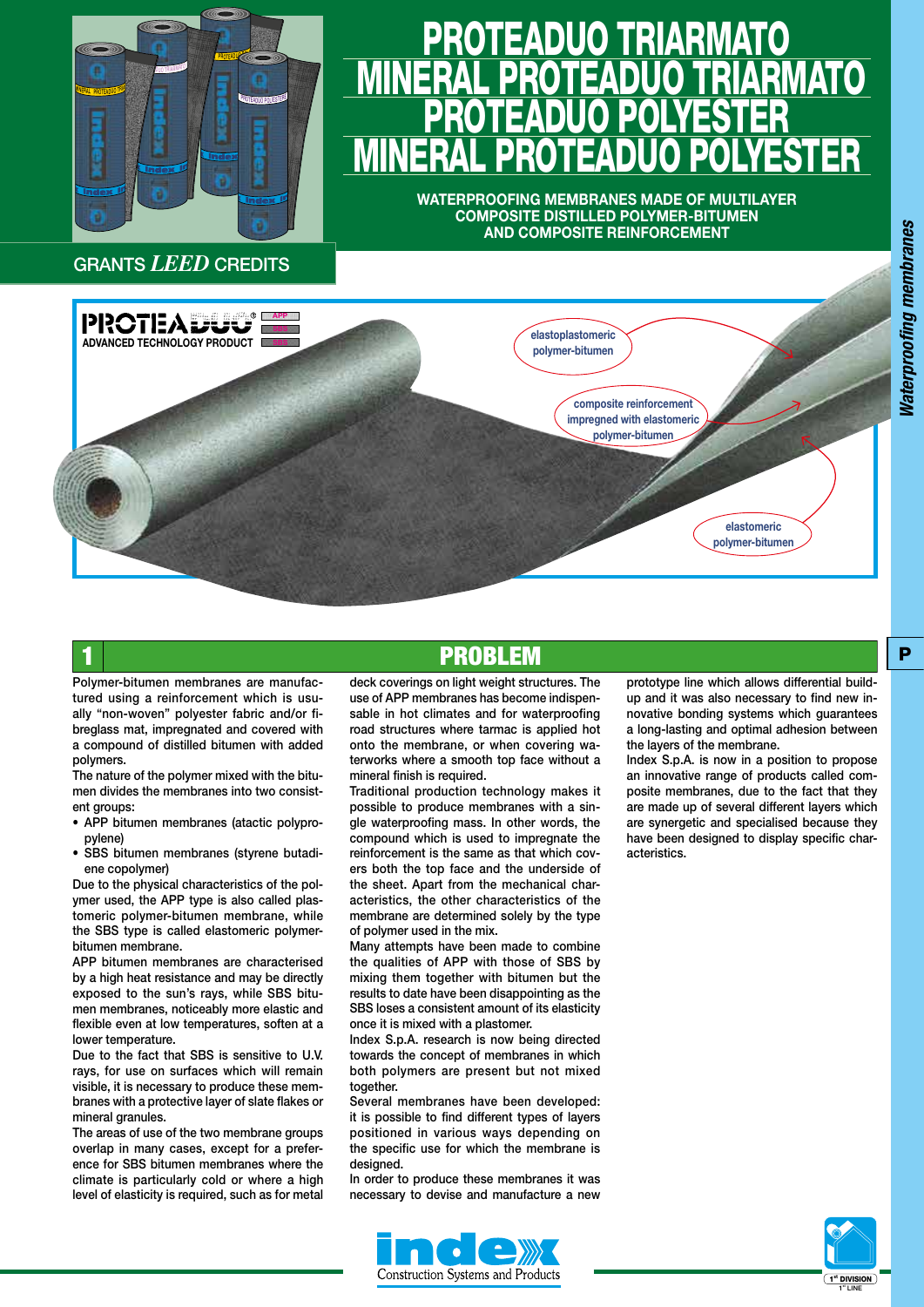

### 2 SOLUTION

**PROTEADUO** is a multi-layer composite polymer-bitumen waterproofing membrane with a reinforcement impregnated with SBS-modified bitumen. Even the lower layer in contact with the laying surface is made of SBS-modified bitumen, while the upper layer is made of APP-modified bitumen.

The elastomeric mix of the lower face is based on distilled bitumen and thermoplastic rubber made up of a copolymer with blocks of radial styrene-butadiene. It offers an ultimate elongation of 2000%, cold flexibility of up to –25°C, and very high resistance to thermo-oxidative ageing. The base of the elastoplastomeric mix making up the protective layer of the upper face of the sheet is distilled bitumen, atactic and isotactic polypropylene and UV-resistant polyolefin elastomers, supplemented with thermal shock stabilisers. Its melting point is above 150°C. The reinforcement is also the result of thorough research into the strengthening of waterproofing membranes. As is well known, "non-woven" polyester fabric, while being resistant and elastic, is more sensitive to temperature than mineral fibre reinforcement and can cause the membranes to deform. The traditional coupling with fibreglass solves the problem of stability but even during application the bending of the membrane causes tiny breakages in the fibreglass that can damage the bituminous mass covering it. **PROTEADUO TRI-ARMATO** has a special composite prefabricated three-layer reinforcement, where the fibreglass mat is compressed between two layers of "nonwoven" Spunbond polyester fabric and so cannot damage the bituminous mass.

Stability is guaranteed by the fibreglass mat which limits the movements of the membrane both at high and low temperatures. The mix is protected and reinforced with a "non-woven" polyester fabric.

The composite material is more resistant to nail tearing than normal reinforcements, therefore **PROTEADUO** can also be mechanically fastened. The fibres are completely impregnated and coated with an elastomeric mix using an exclusive procedure which guarantees absolute waterproofing, high resistance to tearing and impact, and excellent elasticity even at low temperatures.

**PROTEADUO POLYESTER** is also reinforced with composite "non-woven" polyester fabric which is stabilized with fibreglass mat to guarantee stability in hot conditions, while at low temperatures it behaves like a pure polyester reinforced membrane.

The lower face of **PROTEADUO** is coated with a Flamina hot-melt film with high shrinkage in contact with the flame.

The elastomeric layer ensures excellent adhesion to conventional building materials, to polymer-bitumen membranes and also to oxidised bitumen coatings and old bituminous coverings. The upper face is coated with a new multifunctional surface finish called Texflamina, which can be painted immediately after application and guarantees optimal adhesion of SOLARIS aluminium and INDECOLOR SV paints and IN-DECOLOR water-based paint. It is also compatible with ALLUMASOL, ELASTOLIQUID and ELASTOLIQUID PUR coatings.

In this case, to prevent detachment and/or nonuniformity of the paint applied in the central part of the membrane over time, where the Texflamina remains intact, and the paint applied close to the overlaps, where the Texflamina is affected by the reflection of the flame, care must be taken to limit the extension of the reflection, possibly using a welding torch with a flat nozzle that can be placed under the overlap.

Thanks to the high heat resistance of the top polymeric layer, **PROTEADUO** can be covered with hot-laid bituminous conglomerate. **PRO-TEADUO** withstands exposure to the sun's rays without heavy protection, but a coat of light coloured paint is always recommended, especially when applying on insulation. This will help to reduce the effects of thermal shock and also help to insulate the roof.

Both types of membrane are also produced in a version with the upper face coated with slate granules, either natural or coloured, called **MIN-ERAL PROTEADUO**, designed both to meet specific aesthetic requirements and to protect the membrane from the impact of hailstones with sharp edges.

The slate coating is hot-bonded to the external layer in APP-modified bitumen, ensuring strong and lasting adhesion.

To be able to seal the membrane overlaps, the sheets are produced with a side strip of 8 cm approximately without slate granules on the upper face.

**MINERAL PROTEADUO** is used as a final visible layer where it is possible to appreciate its



#### INTENDED USE OF "CE" MARKING SPECIFIED ACCORDING TO THE AISPEC-MBP GUIDLINES

\* **For waterproofi ng membranes with TEXFLAMINA underface fi nish only**

EN 13707 **- REINFORCED BITUMEN SHEETS FOR ROOF WATERPROOFING**

**• Sub-layer or intermediate layer in multi-layer systems without permanent heavy upper protection (visible)**

- PROTEADUO TRIARMATO
- PROTEADUO POLYESTER
- **Upper layer in multi-layer systems without permanent heavy surface protection (visible)**
- PROTEADUO TRIARMATO
- MINERAL PROTEADUO TRIARMATO
- PROTEADUO POLYESTER
- MINERAL PROTEADUO POLYESTER
- **• Exposed single-layer**
- PROTEADUO TRIARMATO
- MINERAL PROTEADUO TRIARMATO
- **Single-layer under heavy protection**
- PROTEADUO TRIARMATO

#### **• Under heavy protection in multi-layer**

- **systems**
- PROTEADUO TRIARMATO
- PROTEADUO POLYESTER

#### EN 13969 **- BITUMEN DAMP PROOF SHEET INCLUDING BITUMEN BASEMENT TANKING SHEETS**

- **• Membranes for foundations**
- PROTEADUO TRIARMATO
- PROTEADUO POLYESTER

decorative effect and where it can offer a contribution to the waterproof covering's resistance to hailstones.

**PROTEADUO** in the **PROTEADUO TRIAR-MATO** 4 mm and **MINERAL PROTEADUO TRI-ARMATO 4 mm** versions is certified by the DVT (technical assessment document) issued by the ITC – CNR certification institute (formerly ICITE).

### ADVANTAGES

- **It combines the advantages of APP bitumen with those of SBS bitumen.**
- **It lasts longer than both APP bitumen membranes and SBS bitumen membranes.**
- **It can be painted immediately.**

 **AGREMENT BBA**

**• The only SBS bitumen membrane that is smooth (not slated) that can be directly asphalted.**

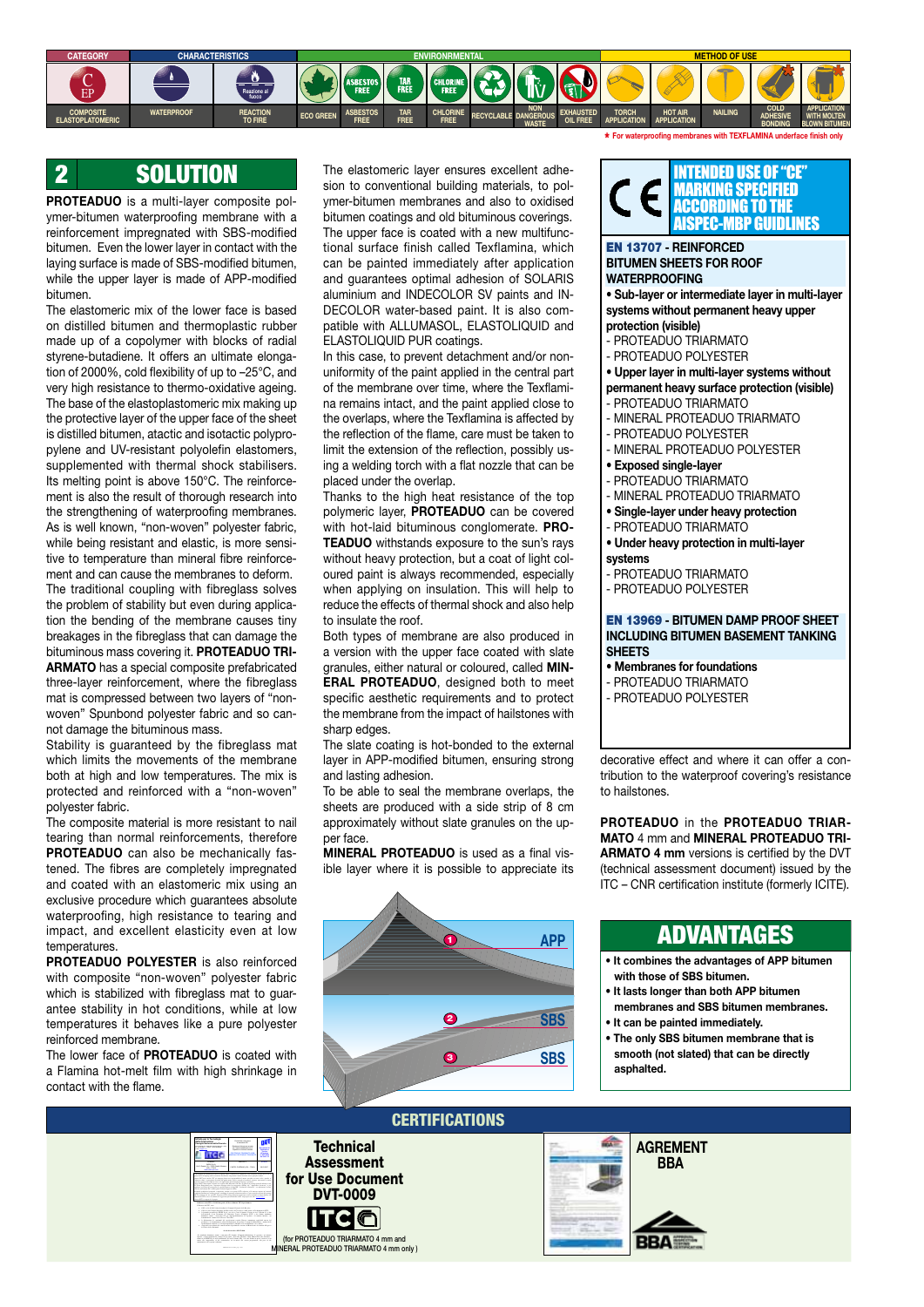

**PROTEADUO's resistance to ageing is guaranteed by the upper APP-bitumen layer**



**The underside in SBS-bitumen and the continuously extruded polyester fibre reinforcement guarantee PROTEADUO's excellent fatigue strength**



**The high softening point of the upper face guarantees PROTEADUO TRIARMATO's heat resistant properties. Hot road asphalt can be mastic straight on both PROTEADUO TRIARMATO and PROTEADUO POLYESTER 25, whereas mastic asphalt straight on PROTEADUO POLYESTER 25 only**



**The SBS-bitumen of the underside of PROTEADUO membranes is also compatible with oxidized bitumen coatings**

## APPLICATION FIELDS

**PROTEADUO** is applied in single layers or as a finishing layer in a multi-layer system. The high mechanical strength, flexibility, thermal stability and durability of **PROTEAD-UO** mean it can be used on roofs subject to considerable dimensional variations in both hot and cold climates.

The strong welds obtained on the smooth upper face, both for the side and end joints, guarantees perfect bonding even on flat areas and in the presence of ponding. **PRO-TEADUO** is therefore also used for hydraulic work coverings. When used in direct contact with the ground it will be necessary to add Phenoxy-Fatty Acid Ester additive, a special anti-root agent.

The **MINERAL** versions were designed to

be applied as a finishing layer of a visible waterproof covering where as well as providing a pleasant aesthetic effect, they improve resistance to hailstones both due to the high elasticity of the mix of the lower layer and the mechanical protection of the slate granules.

Thanks to the excellent fatigue strength of elastomeric membranes, even when they are fully bonded, **PROTEADUO** is resistant to dimensional variations and active cracks which appear on cement surfaces. The good compatibility of the lower face of the membrane with bitumen surfaces in general, including oxidised bitumen even if recently applied, guarantees the long-lasting adhesion of **PROTEADUO** both on more difficult repairs and on new layers of bitumen.

Furthermore, in the **TRIARMATO** versions, it

can be used with hot asphalt and the adhesion between membrane and conglomerate is much stronger and lasts longer than that obtained on the self-protected mineral coatings of normal SBS-bitumen membranes currently used on bridges. Therefore, **PRO-TEADUO TRIARMATO** is used to waterproof decks and car parks also in mountainous areas.

The technical data can be found in the specific technical data sheet.



### DURABILITÀ

Both the SBS-bitumen and the APP-bitumen compounds pass the thermo-oxidizing ageing test in accordance with UEAtc Directives for waterproofing membranes of January 1984.

Even though the membranes are mainly made from SBS-bitumen, **PROTEADUO** resists ageing caused by U.V. rays (2000 hours Xenotest) provided for by the same Directives valid for APP membranes. It also resists the combined action of sunlight and rainwater UNI 8629 (800 hours Q.U.V. test). When subjected to 1500 cycles of thermal shock of the Thermal Hydra Shock test, **PROTEADUO** shows no signs of visible deterioration.

The joints are also strong and long lasting. Both new joints or those which have been subjected to ageing are up to the standards of UEAtc Directives.